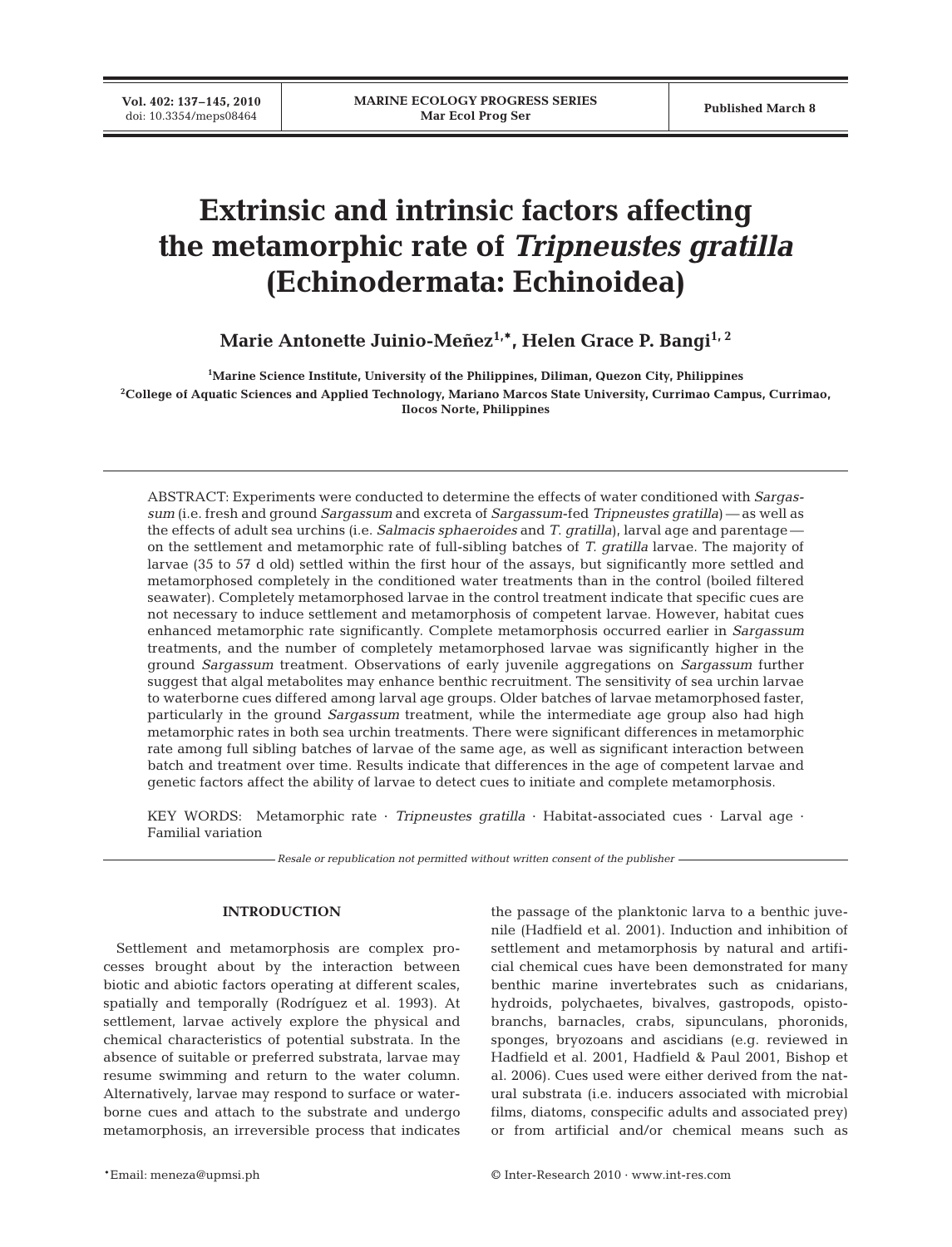choline derivatives, L-DOPA, gamma-aminobutyric acid (GABA) analogues and catecholamines (i.e. reviewed in Morse 1990, Pawlik 1992, Rodríguez et al. 1993). While induction of settlement and metamorphosis have been studied in various species of sea urchins (e.g. Cameron & Hinegardner 1974, Pearce & Scheibling 1990a, Gosselin & Jangoux 1996, Naidenko 1996, Williamson et al. 2000, Lamare & Barker 2001, Rahmani & Ueharai 2001, Takahashi et al. 2002, Huggett et al. 2006, Swanson et al. 2006, Dworjanyn & Pirozzi 2008), the majority of studies only investigated induction of settlement and did not quantify metamorphic success (i.e. larvae that completed metamorphosis into juveniles). Moreover, the effect of larval age and its interaction with habitat-associated cues has received little attention. Consistent with the expectations of the original desperate larva hypothesis (DLH), older larvae of the Australian sea urchin *Holopneustes purpurascens*, a specialized herbivore with lecithotrophic larvae, metamorphosed at lower concentrations of — and shorter exposure to — histamine produced by an alga (Swanson et al. 2007). Studies on sea urchins, which are generalists with planktotrophic larvae, may provide insights on the predictions of the modified DLH, which considers the effects of larval energy intake (feeding or non-feeding), planktonic mortality and post-settled habitat specificity (generalist and specialist) on decreasing selectivity with age (Elkin & Marshall 2007). There are also no studies that have investigated the effects of genetic or epigenetic factors on metamorphic competence in sea urchins as have been found in the tropical abalone *Haliotis asinina* (Jackson et al. 2005).

The sea urchin *Tripneustes gratilla* is a large tropical species widely distributed in the Indo-West Pacific region. It is an herbivore that feeds on a wide range of algae and other macrophytes. It can attain a size of up to 16 cm in diameter and a height of 6 cm (Lawrence & Agatsuma 2001). It has planktotrophic larvae with a variable larval period depending on temperature and food conditions (Shimabukuro 1991, Juinio-Meñez et al. 1998, Dworjanyn et al. 2007). The transition from the planktonic stage to the benthic stage is a critical period such that few larvae settle and metamorphose successfully. Because of this, the use of inducers to enhance settlement and metamorphosis has been investigated in the development of culture protocols for this species (Dworjanyn & Pirozzi 2008). Likewise, studies on settlement and metamorphosis of this species could provide insights on factors affecting benthic recruitment (Juinio-Meñez et al. 2008a).

In Bolinao, northwestern Philippines, *Tripneustes gratilla* is commonly found in seagrass beds on the reef flat area together with *Salmacis sphaeroides*, and on the reef crest where *Sargassum* spp. abound. Juvenile

and adult *T. gratilla* feed on *Sargassum* spp. (Bacolod & Dy 1986, Shimabukuro 1991, M. A. Juinio-Meñez pers. obs.). Cultured *T. gratilla* fed with *Sargassum* spp. have better egg quality and higher growth rates and gonad yield than those fed with seagrass *Thalassia hemprichii* (Bangi 2001, Juinio-Meñez et al. 2008b), indicating the high nutritional value of this seaweed. In the field, we have observed early juvenile *T. gratilla* clustered on the base of fronds and stipes of this seaweed. In the present study, we investigated the effects of larval age, parentage and water conditioned with conspecific and sympatric adult sea urchins (i.e. *T. gratilla* and *S. sphaeroides*) and different forms of *Sargassum* on settlement and metamorphic rate (i.e. percentage of completely metamorphosed larvae at different periods after settlement) of competent *T. gratilla* larvae.

## **MATERIALS AND METHODS**

**Laboratory assays.** The effect of conditioned water treatments on the settlement and metamorphosis of *Tripneustes gratilla* larvae was determined in 2 experiments. A total of 10 full-sibling batches (different parentage) were cultured in the laboratory using standard protocols and feeding regime (Juinio-Meñez et al. 1998) at the University of the Philippines Marine Science Institute (UPMSI) hatchery at the Bolinao Marine Laboratory (BML). Only competent larvae (i.e. with well-developed rudiment) were used for the experiments. Boiled filtered (i.e. 5.0 to 10 µm) seawater (BFSW) was conditioned by placing fresh and ground *Sargassum* spp., adult *Salmacis sphaeroides* and adult *T. gratilla* in 4 separate 37 l aquaria with continuous aeration for 24 h. About 300 g of clean, whole *Sargassum* and finely chopped *Sargassum* were used to condition the water used for the fresh and the ground *Sargassum* treatments, respectively. Ten adult sea urchins (i.e. 6.0 to 7.0 cm test diameter) were used for each of the sea urchin conditioned treatments. In the second experiment, in lieu of ground *Sargassum*, 300 g of excreta collected from an aquarium with *Sargassum*fed *T. gratilla* was used to simulate conditions of decomposing *Sargassum*. During the first experiment, a total of 6 different batches of competent full-sibling larvae belonging to 3 age groups (Group I: 35 to 37 d old; Group II: 49 d old; Group III: 56 to 57 d old) were tested. A series of 3 assays were conducted using 2 different full-sibling batches of larvae for each age group with 3 replicates for each treatment per batch of larvae. To determine differences among batches without the confounding effect of age, 4 different batches of larvae of the same age (37 d) were assayed simultaneously during the second experiment with 2 replicates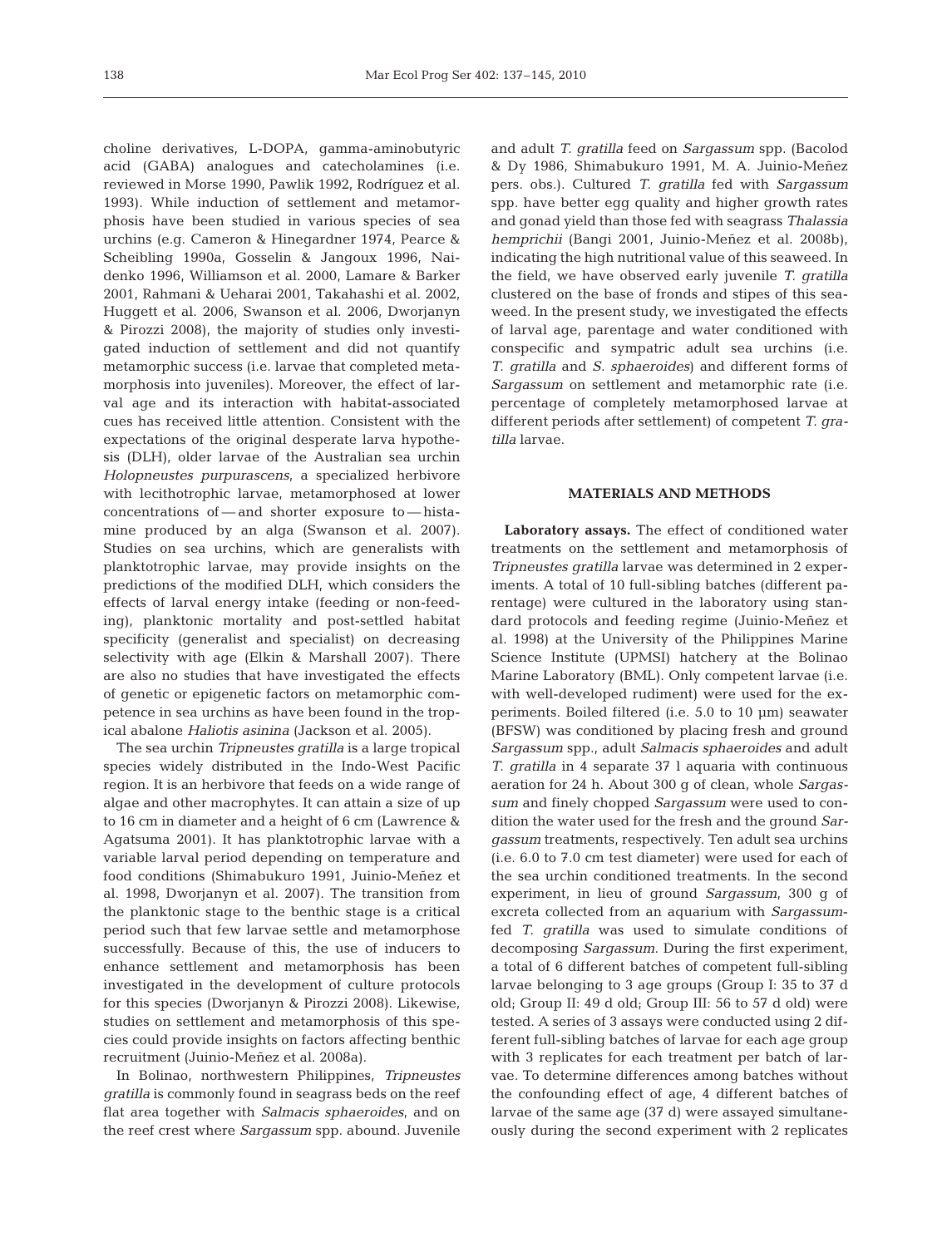for each treatment per batch of larvae. The assays in the first experiment lasted for 24 h (i.e. when one treatment had at least 50% of larvae completely metamorphosed). To determine if the difference among treatments would change over a longer period, the assay period was extended to 96 h in the second experiment.

Settlement and metamorphosis were assayed in glass containers (90 mm diameter, 80 mm height) at room temperature (27 to 28°C) and ambient photoperiod (12 h light:12 h dark) and light intensity (0.74 to 57 µE  $\rm m^{-2}$  s<sup>-1</sup>). The total water volume in each container was 300 ml. For the conditioned water treatments, 150 ml of conditioned water was added to 150 ml of BFSW. Only BFSW was used for the control treatment. A film-free (i.e. cleaned with BFSW and UV-sterilized) plastic sheet  $(5.0 \times 5.0 \times 0.1 \text{ cm})$  was placed in each of the containers as a settlement substrate. Twenty competent larvae were placed in each assay container. In each container, the number of larvae that were swimming and attached on the substrate or glass with tube feet were determined after 1 h. The status of metamorphosis (i.e. completely metamorphosed, partially metamorphosed or not metamorphosed) was monitored under a stereoscope approximately every 4 h during the first day. In the second experiment, metamorphosis was monitored every 12 h starting Day 2. An individual was considered as completely metamorphosed when the pedicellariae appeared, the spines covered the entire test and it was actively moving or crawling; partially metamorphosed when the pedicellariae and very few spines were evident but the test was not yet completely round in shape, and it was starting to crawl; and not metamorphosed when settled but no observable changes seen except for the attached tube feet.

**Statistical analysis.** To determine differences in the mean percentage of settled larvae in each treatment after 1 h, a 1-way ANOVA on arc-sine transformed data was used, followed by Tukey's HSD test. To determine whether the rate of metamorphosis varied among treatments, differences in the mean percentage of completely metamorphosed individuals for selected monitoring periods were tested. Comparable data for the other observation periods were not obtained for all batches because scoring of the status of metamorphosis for all the batches of larvae could not always be completed within 1 to 2 h. For the first experiment (batches with different age groups), a 2-way ANOVA (p < 0.05) on arc-sine transformed percentages of completely metamorphosed *Tripneustes gratilla* was used to examine the effects of treatment, age and their interaction at the end of the experiment (24 h). For the second experiment (batches with the same age), a 2-way ANOVA ( $p < 0.05$ ) on arc-sine transformed percentages of completely metamorphosed individuals was used to test the effect of treatment, batch and their

interaction after 24, 36, 72 and 96 h. Where significant effects were found, 1-way ANOVA ( $p < 0.05$ ) on arcsine transformed data, followed by Tukey's HSD test, was used to determine which means were significantly different from each other Arcsine transformed data were subjected to a test of homogeneity of variances using Levene's tests prior to ANOVA. All statistical analyses were done with SPSS (SPSS 2001).

# **RESULTS**

#### **Induction of settlement**

In both experiments and all treatments, more than 50% of all batches of larvae settled (i.e. not swimming in the water column) within 1 h of introduction to the assay containers, except for Batch 4 in the control treatment in the experiment with different age groups, where only 30% initially settled. There was no significant difference among the conditioned water treatments, but the percentage of settled larvae was significantly lower in the control for both experiments (Expt 1: *F* = 10.1704, df = 4, p < 0.01; Expt 2:  $F = 11.2462$ , df = 4, p < 0.01). After 1 h, the mean percentages of settled larvae in the conditioned water treatments ranged from 83.8 to 95.6%, while that in the control ranged from 65.3 and 73.1% in the 2 experiments.

#### **Metamorphic rate**

#### Larval batches of different age groups

The effects of treatment, age and their interaction on metamorphic rate were highly significant ( $p < 0.01$ ; Table 1). Except in the fresh *Sargassum* treatment, the proportion of completely metamorphosed individuals

Table 1. Two-way ANOVA on the effects of 3 age groups and 5 treatments on the percentage of completely metamorphosed *Tripneustes gratilla* larvae after 4 and 24 h

| Source                 | df | MS   | F     | р       |
|------------------------|----|------|-------|---------|
| After 4 h              |    |      |       |         |
| Treatment              | 4  | 0.05 | 6.62  | < 0.001 |
| Age                    | 2  | 0.15 | 17.9  | < 0.001 |
| $Treatment \times Age$ | 8  | 0.63 | 7.79  | < 0.001 |
| Error                  | 75 | 0.01 |       |         |
| After 24 h             |    |      |       |         |
| Treatment              | 4  | 1.47 | 57.84 | < 0.001 |
| Age                    | 2  | 1.41 | 55.78 | < 0.001 |
| $Treatment \times Age$ | 8  | 0.67 | 26.46 | < 0.001 |
| Error                  | 75 | 0.03 |       |         |
|                        |    |      |       |         |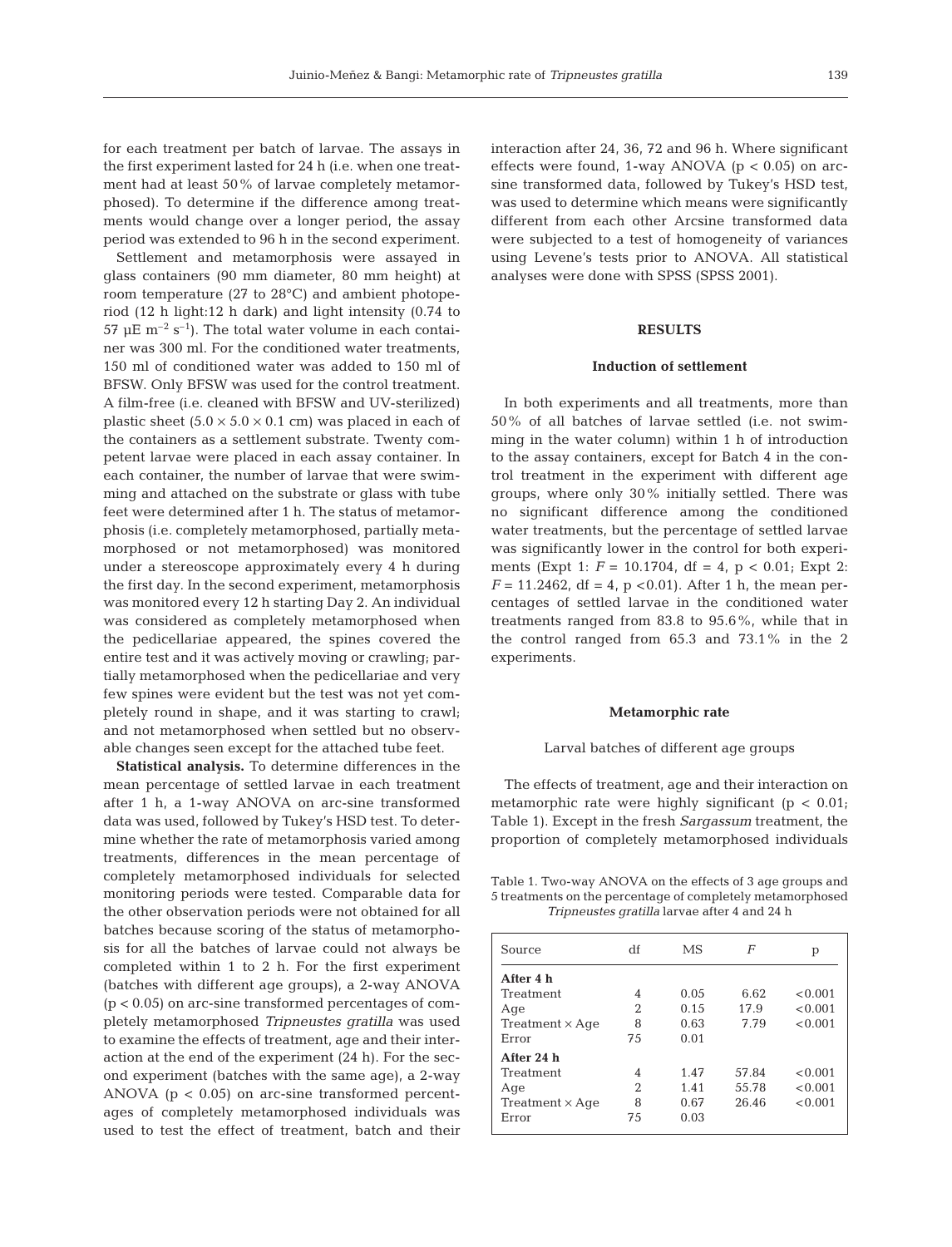increased over time. There were significant differences in the rates of metamorphosis among treatments. Completely metamorphosed juveniles were first observed in all conditioned water treatments after 4 h (Fig. 1). After 12 h, the mean percentages of completely metamorphosed individuals in the 2 *Sargassum-*conditioned treatments were significantly higher than the other treatments. However, after 24 h, it was highest in the ground *Sargassum* treatment and <1% of individuals metamorphosed completely in the control.

The mean percentage of larvae that were unmetamorphosed, partially metamorphosed and completely metamorphosed for the 6 batches in the different treatments in the first experiment are shown in Fig. 2. Compared to Batches 1 to 4, the percentages of completely metamorphosed larvae were lower in the youngest batches (5 and 6) for all treatments. For the oldest age group (Group III), the proportion of completely metamorphosed individuals was significantly higher in the *Sargassum* treatments starting the 4th hour until the end of the experiment (Table 2). Although not significantly different, after 4 h, the average proportion of completely metamorphosed larvae for the younger age group (Group I) was highest in the treatments conditioned with adult *Tripneustes gratilla*. In contrast, no larvae completely metamorphosed in the *Salmacis sphaeroides*-conditioned treatment. After 24 h, the percentage of completely metamorphosed individuals in the intermediate age group (Group II) was significantly higher in the adult sea urchin-conditioned treatments. Metamorphosis for this age group was also high



Fig. 1. *Tripneustes gratilla*. Mean percentage (± SE) of completely metamorphosed larvae after 4, 24  $(n = 6$  batches) and 12 h ( $n = 4$  batches) in the 5 treatments in an experiment with different larval age groups. Two batches were not monitored during the 12th hour. Means with different letters vary significantly from each other (1-way ANOVA on arc-sine transformed data, Tukey's HSD test, p < 0.05)

in the ground *Sargassum* treatment and comparable to the oldest age group (Table 2). In the control treatment, the few completely metamorphosed larvae were found in the oldest age group.

#### Larval batches of the same age

In the second experiment, the age at induction (37 d) of all 4 larval batches was the same. The mean percentages of completely metamorphosed individuals after 24 h were much lower for all treatments (Fig. 3) than in the experiment with larval batches from different age groups (Fig. 1). The highest average percentage of completely metamorphosed larvae after 24 h was only 4.4%, in the fresh *Sargassum* treatment. Only after 72 h were >50% of larvae completely metamorphosed in the conditioned water treatments and a few completely metamorphosed in the control. The proportion of completely metamorphosed larvae increased in all treatments until the end of the experiment (96 h), ranging from an average of 69.4 to 79.4% in the conditioned water treatments compared to only 35% in the control. There was no significant difference in the proportion of completely metamorphosed larvae among conditioned water treatments, but these treatments were significantly higher than the control.

Two-way ANOVA of the mean percentages of completely metamorphosed larvae among 4 larval batches showed significant differences with respect to treatments and batches during different observation periods. Moreover, there was a significant interaction between treatment and batch after 72 h (Table 3). Notably, Batches 7 and 8 metamorphosed earlier (24 and 36 h) in the sea urchin-conditioned treatments (Table 4). By the end of the second experiment (96 h), there were significant differences among batches only in the *Tripneustes gratilla*-conditioned treatment.

# **DISCUSSION**

#### **Effects of habitat-associated cues**

Larvae of different benthic marine invertebrates have different degrees of specificity with respect to natural inducers of settlement and metamorphosis (Morse 1990, Bishop et al. 2006). Bacterial films or biofilms enriched with diatoms have been shown to induce settlement and metamorphosis in competent larvae of several echinoderm species (reviewed in Hadfield & Paul 2001). The sea urchins *Strongylocentrotus droebachiensis* (Pearce & Scheibling 1991), *Paracentrotus lividus* (Gosselin & Jangoux 1996) and *Tripneustes gratilla* (Dworjanyn & Pirozzi 2008) have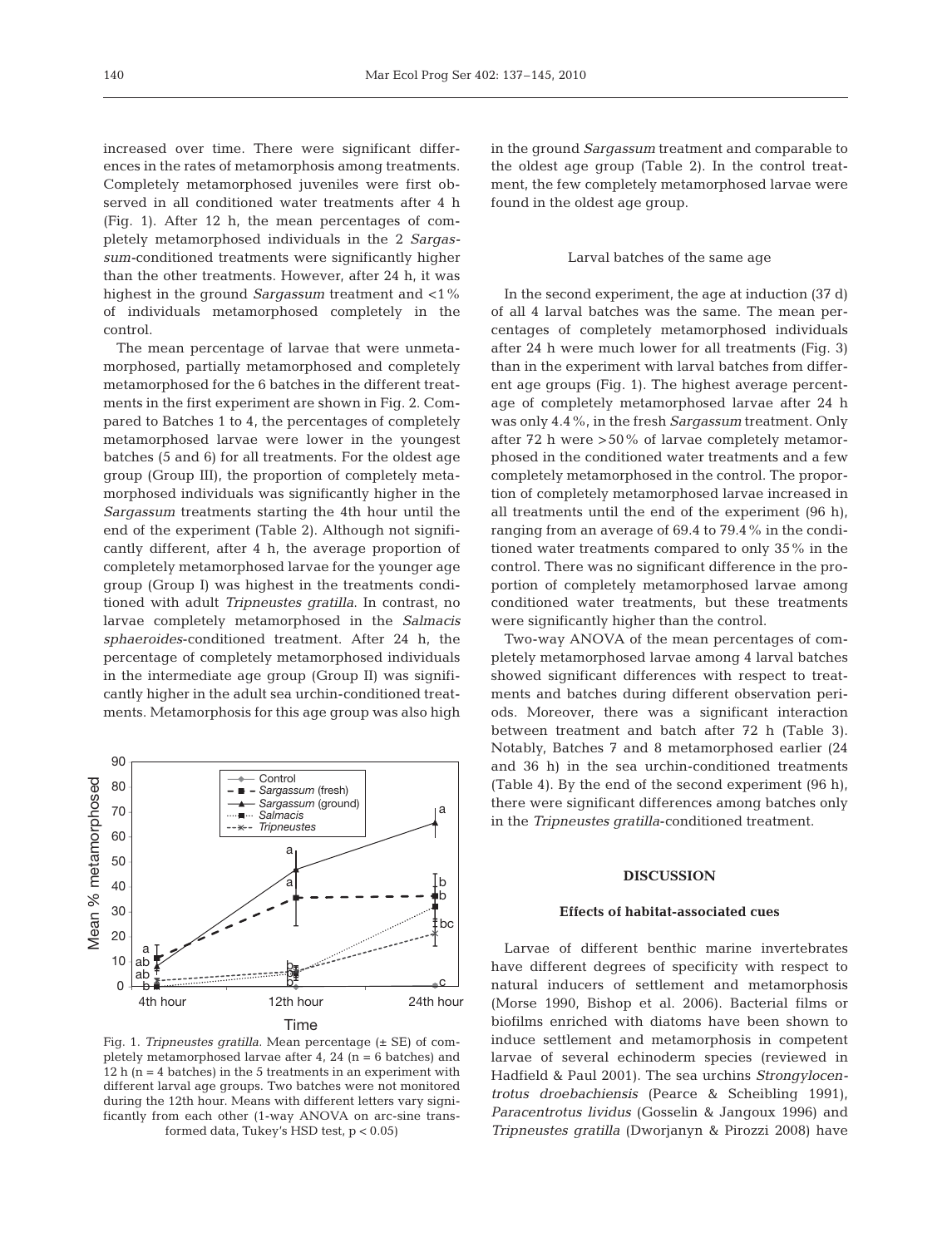

Fig. 2. *Tripneustes gratilla*. Mean percentage of larvae at different stages of metamorphosis in 6 batches (n = 3 replicates per batch) and 3 age groups 24 h after settlement. Light grey: unmetamorphosed; mid-grey: partially metamorphosed; black: completely metamorphosed

been shown to settle on a variety of macroalgae and biofilms, which indicates low substratum specificity.

In addition, conspecific-associated cues also induced settlement in *Tripneustes gratilla* but not in other sea urchin species (Dworjanyn & Pirozzi 2008). Sand dollars that occur in dense aggregations have been shown to settle and metamorphose in response to conspecifics (Pearce & Scheibling 1990b). In contrast, larvae of

*Strongylocentrotus intermedius* metamorphosed only in old seagrass colonized with a specific epiphytic calcareous alga (Naidenko 1996). In the present study we investigated the effects of waterborne cues from conspecific and sympatric adult sea urchins and different forms of *Sargassum*, a common natural food of *T. gratilla*, to gain insights on the importance of these extrinsic factors in relation to intrinsic factors, specifically age and parentage, on larval settlement and metamorphic success in this species. Results of both experiments showed that waterborne cues in the conditioned water treatments enhanced settlement. The majority of the larvae ranging from 35 to 57 d old settled immediately upon introduction in water conditioned with sea urchins (i.e. conspecific and sympatric adults) and *Sargassum* (i.e. fresh, ground and feces). Interestingly, although significantly lower than the conditioned water treatments, 65 and 73% of larvae across age groups also settled in the control (i.e. BFSW) treatment in 2 experiments, respectively. Moreover, in the experiment with similarly aged larval batches, over 30% of the larvae were able to completely metamorphosis after 96 h in the control

treatment. These results clearly indicate that competent *T. gratilla* larvae have very low cue specificity for settlement induction. Dworjanyn & Pirozzi (2008) found that a wide range of cues induced settlement in *T. gratilla* larvae (35 d old). However, in contrast to our findings, they found no settlement in the control treatments (UV-sterilized seawater) even after 48 h, and suggested that cues are obligatory to induce settle-

Table 2. *Tripneustes gratilla*. Mean (±SE) percentage of completely metamorphosed larvae by age group after 4 and 24 h in the 5 treatments. Age group means per treatment with different superscripted letters vary significantly from each other (1-way ANOVA on arc-sine transformed data, Tukey's HSD test, p < 0.05). F: fresh; G: ground

| Age group      | Larval | Mean % metamorphosed    |                           |                     |                              |                        |
|----------------|--------|-------------------------|---------------------------|---------------------|------------------------------|------------------------|
|                | batch  | Control                 | Sargassum (F)             | Sargassum (G)       | <i>Tripneustes</i>           | Salmacis               |
| After 4 h      |        |                         |                           |                     |                              |                        |
| I $(35-37d)$   | 5 & 6  | $\Omega$                | 0.00 <sup>b</sup>         | $0.83^b \pm 0.83$   | $8.33^a \pm 3.12$            | $\mathbf{0}$           |
| II $(49d)$     | 3 & 4  | $\Omega$                | 0.00 <sup>b</sup>         | 0.00 <sup>b</sup>   | $1.67^a \pm 1.05$            | $\mathbf{0}$           |
| III $(56-57d)$ | 1 & 2  | $\theta$                | $35.00^{\circ} \pm 10.65$ | $24.17^a \pm 7.24$  | $1.67^a \pm 1.05$            | $\mathbf{0}$           |
| After 24 h     |        |                         |                           |                     |                              |                        |
| I $(35-37d)$   | 5 & 6  | $\Omega$                | $1.67^{\rm b} \pm 1.05$   | $40.00b \pm 4.65$   | $18.33^{b} \pm 4.71$         | $0.83^a \pm 0.83$      |
| II $(49d)$     | 3 & 4  | $\Omega$                | $21.67^{\rm b} \pm 4.22$  | $70.83^a \pm 10.28$ | $40.83^{\text{a}} \pm 10.28$ | $76.67^a \pm 2.79$     |
| III $(56-57d)$ | 1 & 2  | $1.67^{\rm a} \pm 1.67$ | $85.83^a \pm 6.38$        | $86.67^a \pm 3.33$  | $11.67^{\rm b} \pm 3.07$     | $19.17^{\rm b} + 4.17$ |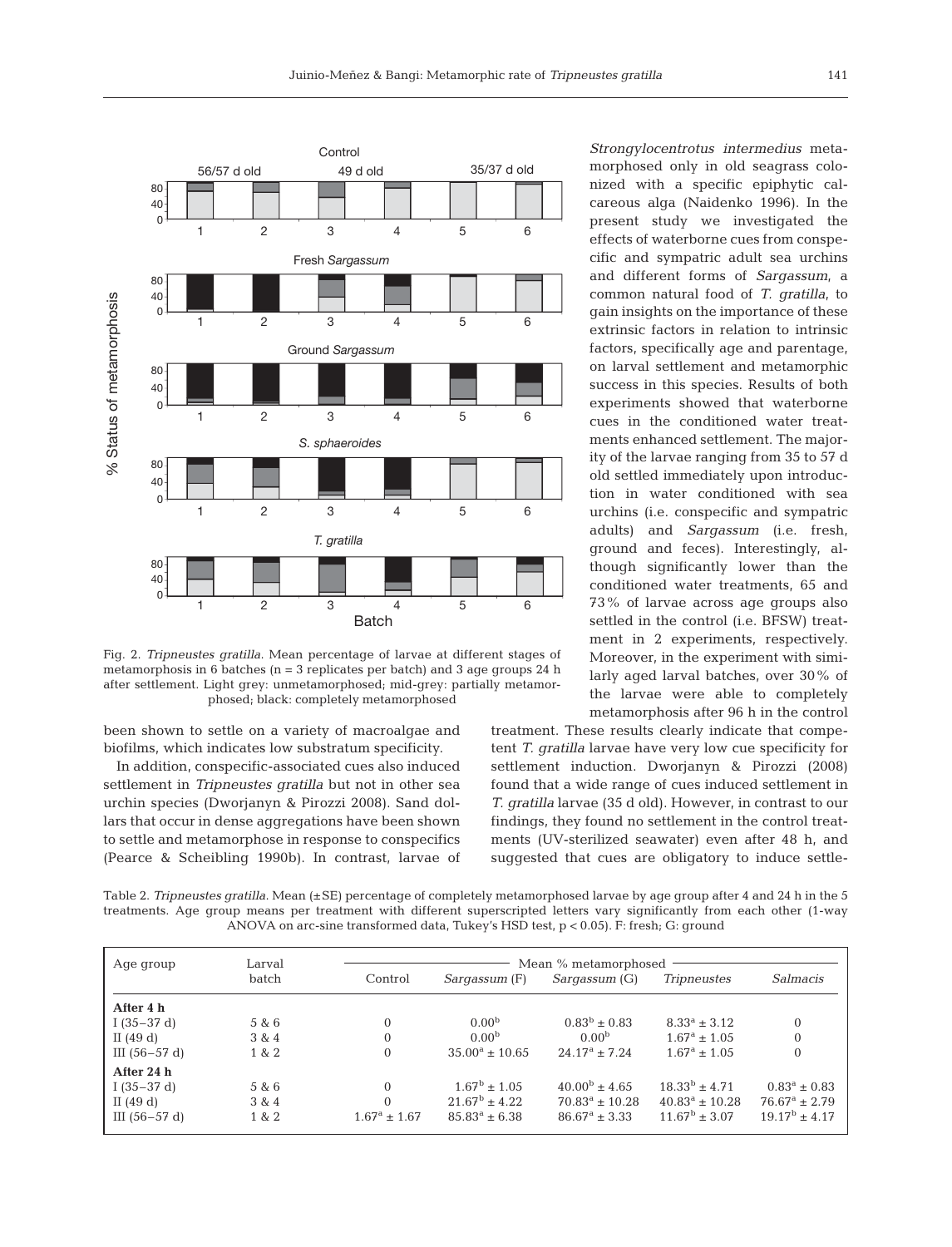



Fig. 3. *Tripneustes gratilla*. Mean percentage (± SE) of completely metamorphosed larvae (n = 4 batches) at different monitoring periods in the 5 treatments in an experiment with larval batches of the same age. Means with different letters vary significantly from each other (1-way ANOVA on arcsine transformed data, Tukey's HSD test, p < 0.05)

Table 3. Two-way ANOVA on the effects of 4 larval batches of the same age and 5 treatments on the percentage of completely metamorphosed *Tripneustes gratilla* larvae at 24, 36, 72 and 96 h

| Source                   | df             | MS       | F     | p       |
|--------------------------|----------------|----------|-------|---------|
| 24h                      |                |          |       |         |
| Treatment                | 4              | 0        | 2.79  | 0.054   |
| Batch                    | 3              | $\Omega$ | 3.88  | 0.024   |
| Treatment x Batch        | 12             | $\Omega$ | 1.18  | 0.36    |
| Error                    | 20             | $\Omega$ |       |         |
| 36 h                     |                |          |       |         |
| Treatment                | $\overline{4}$ | $\Omega$ | 3.06  | 0.04    |
| <b>Batch</b>             | 3              | 0.01     | 7.53  | 0.001   |
| $Treatment \times Batch$ | 12             | $\Omega$ | 1.65  | 0.157   |
| Error                    | 20             | $\Omega$ |       |         |
| 72 h                     |                |          |       |         |
| Treatment                | $\overline{4}$ | 0.28     | 20.12 | < 0.001 |
| <b>Batch</b>             | 3              | 0.07     | 5.1   | 0.009   |
| $Treatment \times Batch$ | 12             | 0.06     | 4.51  | 0.002   |
| Error                    | 20             | 0.01     |       |         |
| 96 h                     |                |          |       |         |
| Treatment                | $\overline{4}$ | 0.046    | 41.91 | < 0.001 |
| <b>Batch</b>             | 3              | 0.09     | 7.88  | 0.001   |
| Treatment x Batch        | 12             | 0.03     | 30.59 | 0.013   |
| Error                    | 20             | 0.01     |       |         |
|                          |                |          |       |         |

ment. The use of only competent larvae in the assays in the present study may account for the differences in the settlement induction results. Larval batches in the youngest age group (35 to 37 d old) in our experiments also settled in the control treatment.

After settlement, the percentage of completely metamorphosed larvae in the conditioned water treatments was significantly higher compared to the control (BFSW) during all observation periods in both experi-

ments. However, the rate of metamorphosis in the different conditioned water treatments varied significantly. In the experiment with the different age groups, completely metamorphosed larvae were observed earlier in the *Sargassum*-conditioned treatments. After 24 h, the percentage of early juveniles was significantly higher in the ground *Sargassum* treatment compared with the other treatments, including the fresh *Sargassum* treatment. *Sargassum*-conditioned water enhanced the rate of metamorphosis particularly in older larvae. Likewise in the experiment with the larval batches of the same age, more batches had completely metamorphosed juveniles during the first 36 h in the *Sargassum*-conditioned treatments. Dworjanyn & Pirozzi (2008) found both algal substrate and water conditioned with *S. linearifolium* induced high settlement and initial metamorphosis in *Tripneustes gratilla*. However, the rate of metamorphosis or percentage of larvae that completely metamorphosed into juveniles was not determined. They also reported that cleaning of the algal surface to reduce bacterial abundance significantly reduced larval settlement, indicating that larvae settled due to cues from associated bacteria rather than the algae per se. Lower settlement of larvae in cleaned surfaces of coralline algae with reduced bacterial community was likewise reported in the common Australian sea urchin *Heliocidaris erythrogramma* (Huggett et al. 2006). However, the incidence of aggregations of early juvenile *Tripneustes gratilla* on *Sargassum* spp. in the reef flats of Bolinao and Ilocos, northwestern Philippines, especially during the peak season of the *Sargassum* spp. and not on other macroalgae (H. G. P. Bangi pers. obs.), indicate that specific algal metabolites may also be important. In addition, ground *Sargassum* extract has been routinely used with benthic diatoms to induce larval settlement and as supplemental feed for early juveniles at the BML hatchery since 1996. Other studies have shown that compounds isolated from algae such as histamine (Swanson et al. 2004, 2007), polyunsaturated fatty acids (Kitamura et al. 1992, 1993) and glycoglycerolipids (Takahashi et al. 2002) induce settlement and metamorphosis in sea urchin larvae.

Dworjanyn & Pirozzi (2008) found that the presence of juvenile (5 and 10 mm test diameter) *Tripneustes gratilla* and their feces induced significantly higher settlement of *T. gratilla* larvae compared to water and surfaces conditioned with juveniles and controls. In the present study, water conditioned with conspecific adults and excreta of *T. gratilla* that were fed with *Sargassum* did not have significantly higher percentages of completely metamorphosed juveniles compared to the other conditioned water treatments. Water conditioned with adult conspecifics as well as a sympatric species, *Salmacis spaeroides*, induced set-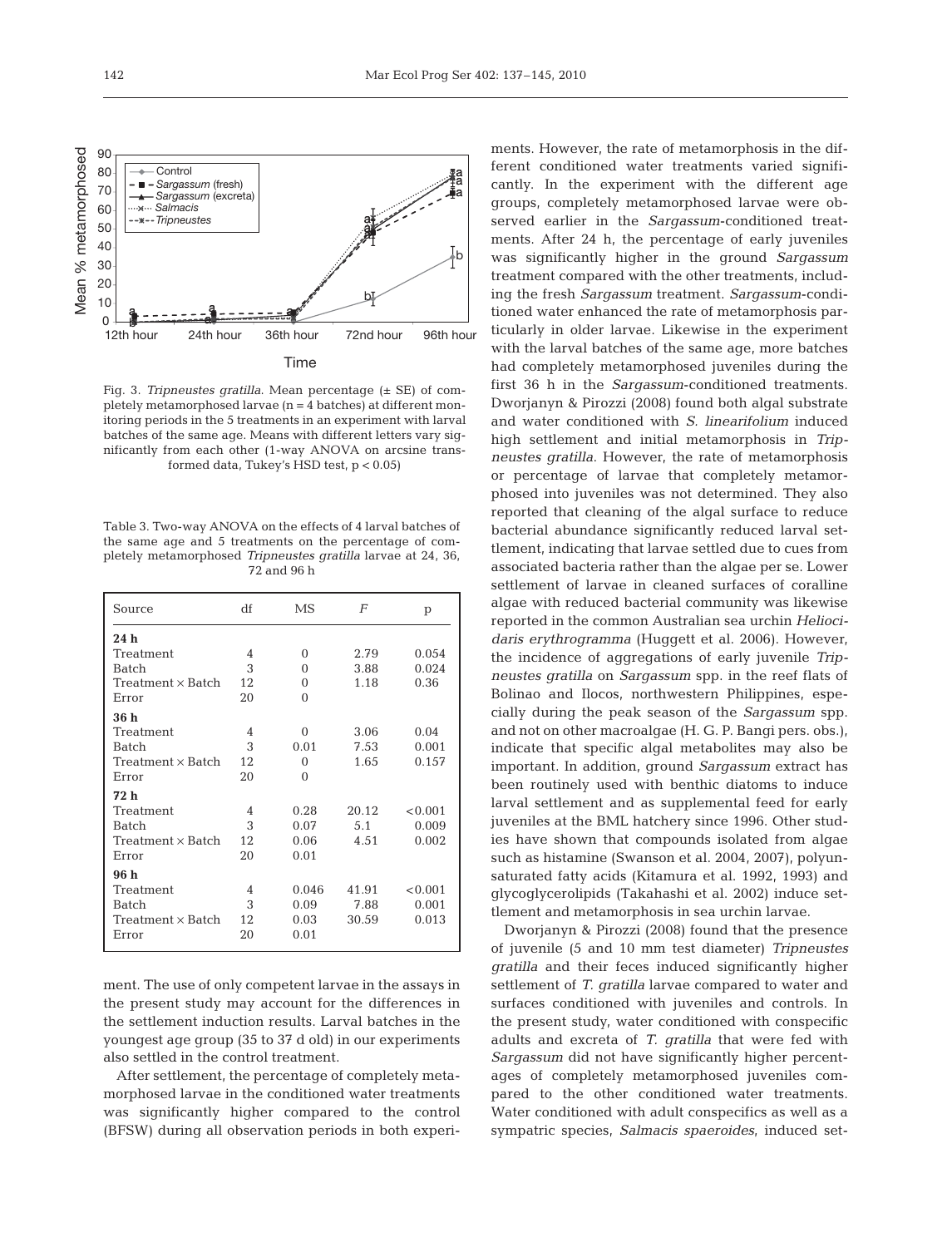| Larval batch | Mean% metamorphosed      |                          |                          |                                  |                         |  |
|--------------|--------------------------|--------------------------|--------------------------|----------------------------------|-------------------------|--|
|              | Control                  | <i>Sargassum</i> (F)     | Sargassum (E)            | <b>Tripneustes</b>               | Salmacis                |  |
| After 24 h   |                          |                          |                          |                                  |                         |  |
| 7            | $\Omega$                 | $7.50^a \pm 2.50$        | $0.00^{\rm a}$           | 0.00 <sup>b</sup>                | $2.50^{\rm a} \pm 2.50$ |  |
| 8            | $\mathbf{0}$             | $5.00^a \pm 5.00$        | $5.00^a \pm 0.00$        | $7.50^a \pm 2.50$                | $2.50^a \pm 2.50$       |  |
| 9            | $\mathbf{0}$             | $5.00^a \pm 5.00$        | 0.00 <sup>a</sup>        | 0.00 <sup>b</sup>                | $0.00^{\rm a}$          |  |
| 10           | $\Omega$                 | $0.00^{\rm a}$           | $0.00^{\rm a}$           | 0.00 <sup>b</sup>                | $0.00^{\rm a}$          |  |
| After 36 h   |                          |                          |                          |                                  |                         |  |
| 7            | $\Omega$                 | $7.50^a \pm 2.50$        | 0.00 <sup>b</sup>        | 0.00 <sup>b</sup>                | $2.50^a \pm 2.50$       |  |
| 8            | $\mathbf{0}$             | $5.00^a \pm 5.00$        | $12.50^a \pm 2.50$       | $7.50^a \pm 2.50$                | $7.50^a \pm 2.50$       |  |
| 9            | $\mathbf{0}$             | $5.00^a \pm 5.00$        | $2.50^{ab} \pm 2.50$     | 0.00 <sup>b</sup>                | $0.00^{\rm a}$          |  |
| 10           | $\mathbf{0}$             | $2.50^a \pm 2.50$        | 0.00 <sup>b</sup>        | 0.00 <sup>b</sup>                | $0.00^{\rm a}$          |  |
| After 72 h   |                          |                          |                          |                                  |                         |  |
| 7            | $7.50^a \pm 7.50$        | $27.50^{\circ} \pm 7.50$ | $32.50^a \pm 2.50$       | $32.50^{\rm b} \pm 2.50^{\rm c}$ | $65.00^a \pm 10.00$     |  |
| 8            | $27.50^a \pm 2.50$       | $37.50^{\rm a} \pm 2.50$ | $60.00^a \pm 10.00$      | $55.00^a \pm 5.00$               | $42.50^a \pm 7.50$      |  |
| 9            | $7.50^a \pm 2.50$        | $62.50^{\rm a} \pm 2.50$ | $47.50^{\rm a} \pm 2.50$ | $57.50^a \pm 2.50$               | $60.00^a \pm 15.00$     |  |
| 10           | $7.50^a \pm 2.50$        | $65.00^a \pm 15.00$      | $60.00^a \pm 0.00$       | $60.00^a \pm 0.00$               | $57.50^a \pm 2.50$      |  |
| After 96 h   |                          |                          |                          |                                  |                         |  |
| 7            | $20.00^a \pm 10.00$      | $65.00^a \pm 5.00$       | $65.00^a \pm 5.00$       | $60.00^{\rm b} \pm 5.00$         | $80.00^a \pm 0.00$      |  |
| 8            | $57.50^{\circ} \pm 2.50$ | $62.50^{\circ} \pm 2.50$ | $82.50^{\circ} \pm 2.50$ | $90.00^a \pm 5.00$               | $72.50^a \pm 2.50$      |  |
| 9            | $30.00^a \pm 5.00$       | $75.00^a \pm 0.00$       | $82.50^{\rm a} \pm 2.50$ | $85.00^{ab} \pm 5.00$            | $80.00^a \pm 10.00$     |  |
| 10           | $32.50^a \pm 7.50$       | $75.00^a \pm 5.00$       | $82.50^{\circ} \pm 2.50$ |                                  |                         |  |

Table 4. *Tripneustes gratilla.* Mean (±SE) percentage of completely metamorphosed larvae (4 batches) of the same age after 24, 36, 72 and 96 h in the 5 treatments. Batch means with different superscripted letters vary significantly from each other (1-way ANOVA on arc-sine transformed data, Tukey's HSD test, p < 0.05). F: fresh; E: excreta

tlement and complete metamorphosis of larvae. Given our observations on aggregations of early recruits in *Sargassum* beds, gregarious settlement of this species may be linked to algal habitat. In the hatchery, early juveniles feed on mixed benthic diatoms and start feeding on ground *Sargassum* upon reaching a size of >5 mm test diameter. Aside from protection, *Sargassum* fronds harbor a wide variety of benthic diatoms that newly settled *T. gratilla* may feed on. In 7 locations in the western Sargasso Sea, the benthic diatom *Navicula* sp. and 12 other species of diatoms were reported to be attached to *Sargassum* (Carpenter 1970). In addition, the higher metamorphic rate of *T. gratilla* in the ground *Sargassum* treatment which would have more algal exudates compared to the fresh *Sargassum* treatment, which further suggests that algal metabolites and their associated diatoms and bacteria may enhance benthic recruitment in *T. gratilla* in nature.

## **Effects of age and parentage**

Metamorphic rate was significantly affected by age. The lowest percentages of completely metamorphosed individuals were found in the youngest age group (35 to 37 d old) and completely metamorphosed larvae in the control treatment were found in only one of the older batches (Table 2, Fig. 2). The overall slower rate of metamorphosis in the second experiment may be attributed to the younger age of larvae (37 d old) during induction. Likewise, the increase in the incidence of 'spontaneous metamorphosis' (Bishop et al. 2006) in the control treatment over time shows that larvae attain greater metamorphic competence with age. Change in metamorphic competence with age has been reported in some marine invertebrates (e.g. Jackson et al. 2005, Gribben et al. 2006). In the Australian sea urchin *Holopneustes purpurascens*, older larvae maintained a stringent requirement for exposure to histamine in order to metamorphose, but metamorphosed in response to lower concentrations of histamine in brown algae, which contain much lower levels of histamine than red algae (Swanson et al. 2007). It was suggested that older larvae might expand their range of settlement preferences with age by changing their sensitivity to a single settlement substratum. In contrast, *Tripneustes gratilla* has planktotrophic larvae with low cue specificity for settlement and metamorphosis. Since the feeding history of all batches of larvae prior to induction was similar across treatments, the observed differences in metamorphic rate and success among different age groups may reflect differences in the ability of larvae to detect cues that can initiate and complete metamorphosis rather than energy limitation, as suggested in the DLH and the model to compare conditions under which decreasing selectivity should be favoured (Elkin & Marshall 2007). Interestingly, there was a significant interaction between age and treatment in the first experiment (Table 1). The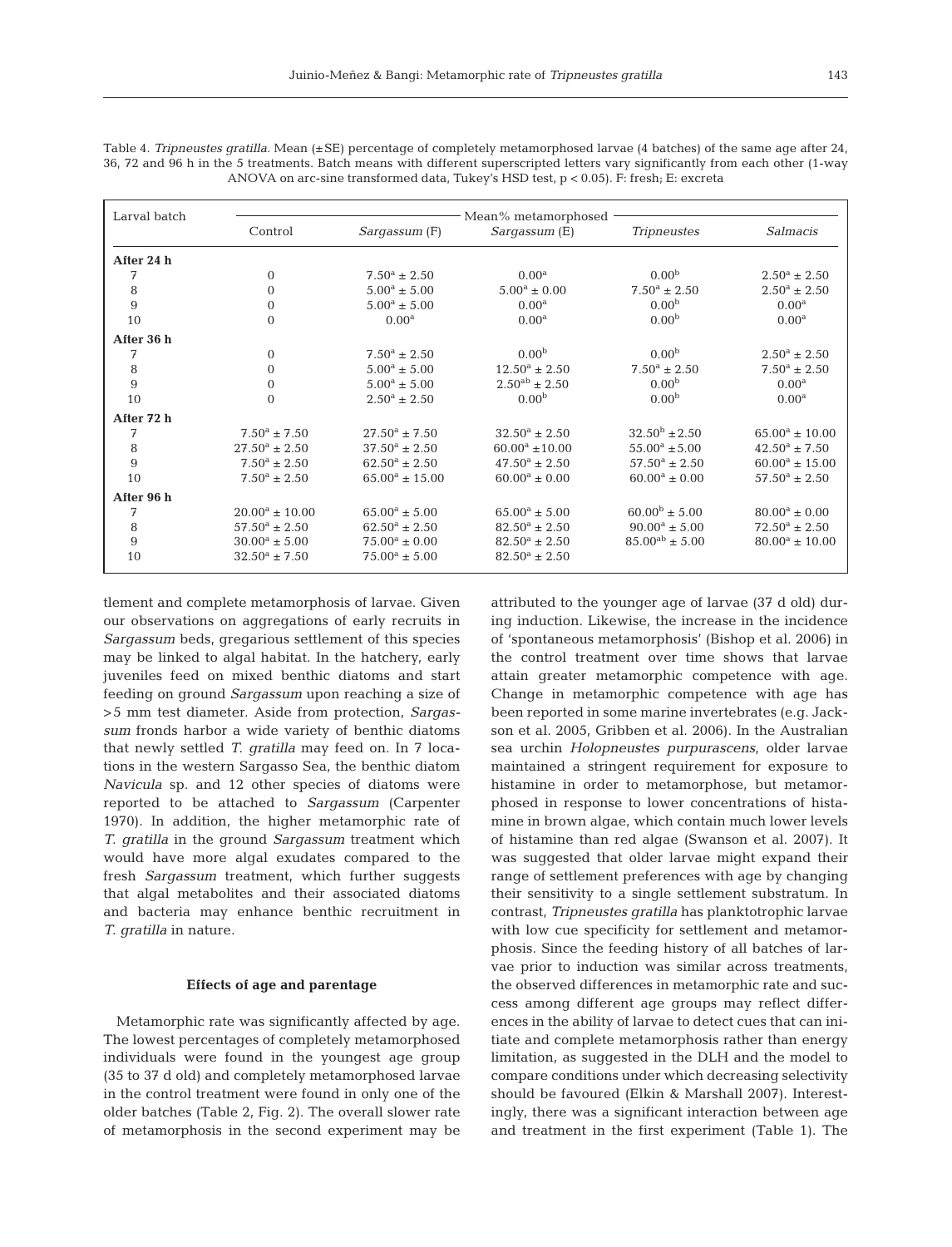response of younger larvae, particularly the intermediate age group, to water conditioned with adult sea urchins was higher compared to the oldest age group, which had higher metamorphic rate in the *Sargassum* treatments (Table 2). These results further suggest that chemoreceptors necessary for induction and completion of metamorphosis in *T. gratilla* may initially be more sensitive to cues from other sea urchins and/or that there is polymorphism in the sensitivity of larvae to metamorphic cues.

The use of full-sibling larval batches of the same age allowed us to examine the effect of genetic factors independent of larval age. Significant differences in the percentages of completely metamorphosed individuals among batches and significant interaction between batch and treatment (Table 3) indicate familial or genetic differences in terms of sensitivity to different types of habitat-associated cues. Botello & Krug (2006) also found significant between-family differences, suggesting that response of the larvae of the gastropod *Alderia* sp. to a low dose of the dissolved settlement cue from the alga *Vaucheria longicaulis* may have a heritable component. Results of the present study lend support to the proposal of Jackson et al. (2005) that specific receptors and/or components of intracellular pathways may in part be genetically determined and that loci regulating the acquisition of competence are polymorphic.

The high incidence of 'spontaneous metamorphosis' in the control treatment of the present study showed that competent *Tripneustes gratilla* can settle and metamorphose without habitat-associated waterborne cues. However, different water conditioned with sea urchins and various forms of *Sargassum* enhanced metamorphic rates and yielded significantly more completely metamorphosed early juveniles. *Sargassum*associated cues enhanced metamorphosis, particularly in older larvae, while intermediate aged larvae had a higher response to water conditioned with adult sea urchins (i.e. conspecifics and a sympatric species). Aside from habitat-associated cues, the age of competent larvae and genetic factors may affect intensity of settlement and early benthic recruitment patterns in nature, and is also important to consider in the cultivation of this species.

*Acknowledgements.* This study was made possible by a research grant from the National Academy of Science and Technology, Department of Science and Technology, and the Bureau of Agricultural Research, Department of Agriculture, in the Philippines. We thank T. O. Catbagan and R. M. Hapitan for their invaluable assistance in the experiment and in rearing the sea urchin larvae. Our colleagues at the Marine Science Institute, J. C. Evangelio and I. N. Casilagan, assisted in editing and refining the manuscript. The authors thank the reviewers for their comments, which improved the manuscript. This is the UPMSI Contribution No. 386.

## LITERATURE CITED

- Bacolod DT, Dy DT (1986) Growth, recruitment pattern and mortality rate of the sea urchin *Tripnuestes gratilla*, in a seaweed farm at Danahon Reef, Central Philippines. Philipp Sci 23:1–14
- Bangi HGP (2001) The effect of adult nutrition on somatic and gonadal growth, egg quality, and larval development of the sea urchin *Tripneustes gratilla* (Echinodermata: Echinoidea). MS thesis, University of the Philippines, Diliman, Quezon City
- ► Bishop CD, Huggett M, Heyland A, Hodin J, Brandhorst BP (2006) Interspecific variation in metamorphic competence in marine invertebrates: the significance for comparative investigations of regulatory systems. Integr Comp Biol 46: 662–682
- ► Botello G, Krug PJ (2006) 'Desperate larvae' revisited: age, energy and experience affect sensitivity to settlement cues in larvae in the gastropod *Alderia* sp. Mar Ecol Prog Ser 312:149–159
- ► Cameron RA, Hinegardner RT (1974) Initiation of metamorphosis in laboratory cultured sea urchins. Biol Bull 146: 335–342
	- Carpenter EJ (1970) Diatoms attached to floating *Sargassum* in the western Sargasso Sea. Phycologia 9:269–273
	- Dworjanyn SA, Pirozzi I (2008) Induction of settlement in the sea urchin *Tripneustes gratilla* by macroalgae, biofilms, and conspecifics: a role for bacteria? Aquaculture 274: 268–274
- ► Dworjanyn SA, Pirozzi I, Liu W (2007) The effects of the addition of algae feeding stimulants to artificial diets for the sea urchin *Tripneustes gratilla.* Aquaculture 273:624–633
- ► Elkin C, Marshall DJ (2007) Desperate larvae: influence of deferred costs and habitat requirements on habitat selection. Mar Ecol Prog Ser 335:143–153
	- Gosselin P, Jangoux M (1996) Induction of metamorphosis in *Paracentrotus lividus* larvae (Echinodermata, Echinoidea). Oceanologia 19:293–296
- ► Gribben PE, Marshall DJ, Steinberg PD (2006) Less inhibited with age? Larval age modifies responses to natural settlement inhibitors. Biofouling 22:101–106
	- Hadfield MG, Paul VJ (2001) Natural chemical cues for settlement and metamorphosis of marine invertebrate larvae. In: McClintock JB, Baker BJ (eds) Marine chemical ecology. CRC Press, Boca Raton, FL, p 431–461
- ► Hadfield MG, Carpizo-Ituarte EJ, del Carmen K, Nedved BT (2001) Metamorphic competence, a major adaptive convergence in marine invertebrate larvae. Am Zool 41: 1123–1131
- ► Huggett MJ, Williamson JE, de Nys R, Kelleberg SJ, Steinberg PD (2006) Larval settlement of the common Australian sea urchin *Heliocidaris erythrogramma* in response to bacteria from the surface of coralline algae. Oecologia 149:604–619
- ► Jackson DJ, Ellemor N, Degnan BM (2005) Correlating gene expression with larval competence, and the effect of age and parentage on metamorphosis in the tropical abalone *Haliotis asinina*. Mar Biol 147:681–697
	- Juinio-Meñez MA, Macawaris NND, Bangi HGP (1998) Community-based sea urchin (*Tripneustes gratilla*) grow-out culture as a resource management tool. In: Jamieson GS, Campbell A (eds) Proc North Pacific Symp on Invertebrate Stock Assessment and Management. Can Spec Publ Fish Aquat Sci 125:393–399
- Juinio-Meñez MA, Bangi HGP, Malay MCD, Pastor D (2008a) ➤Enhancing the recovery of depleted *Tripneustes gratilla* sea urchin stocks through grow out culture and restocking. Rev Fish Sci 16:35–40